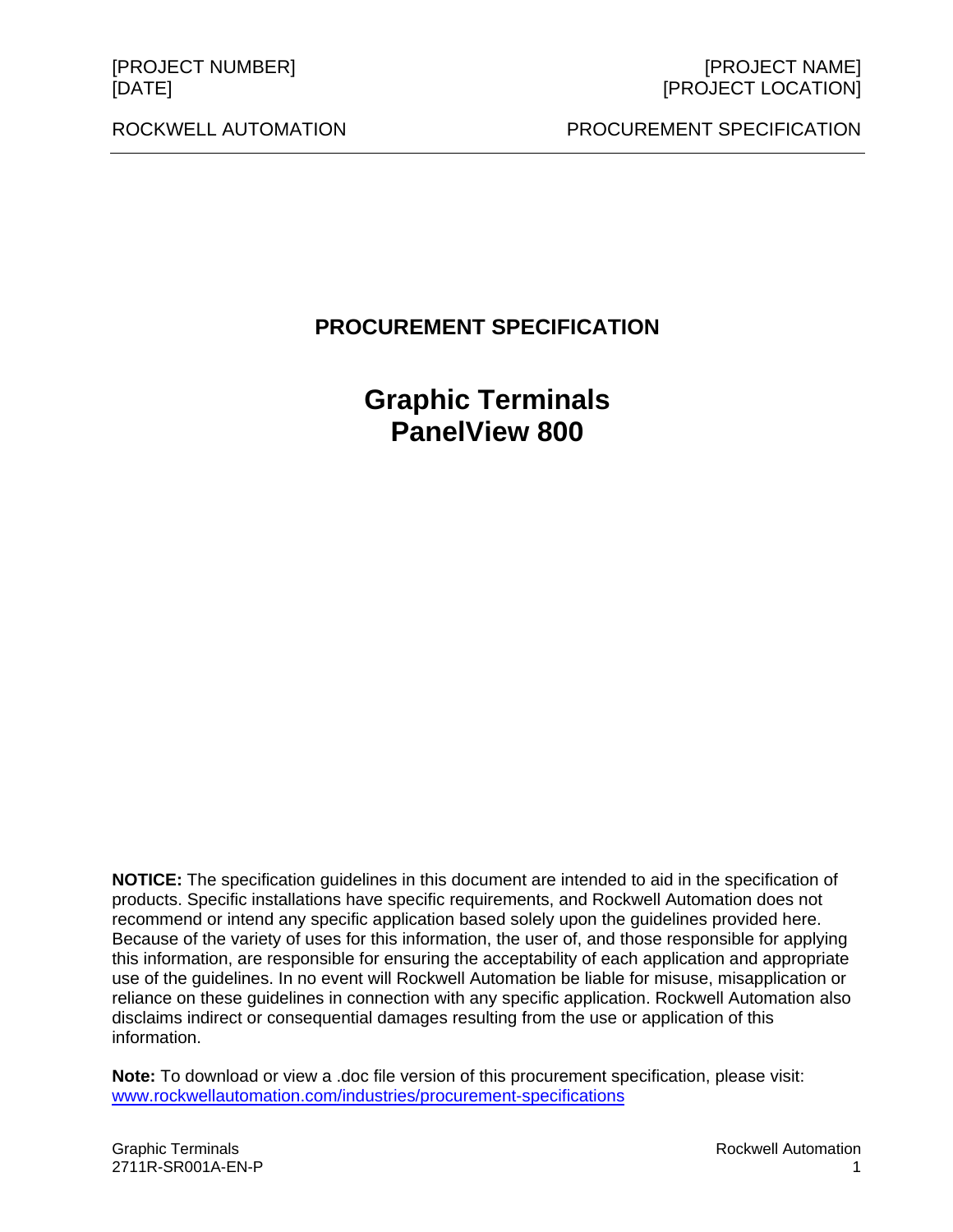# **TABLE OF CONTENTS**

| <b>GENERAL</b>          |  |
|-------------------------|--|
|                         |  |
| <b>REFERENCES</b>       |  |
|                         |  |
| <b>SUBMITTALS</b>       |  |
| <b>PART 2 PRODUCTS</b>  |  |
|                         |  |
|                         |  |
|                         |  |
|                         |  |
|                         |  |
|                         |  |
| RATINGS-GENERAL         |  |
|                         |  |
| <b>PART 3 EXECUTION</b> |  |
| <b>INSTALLATION</b>     |  |
|                         |  |
| <b>CLEANING</b>         |  |
|                         |  |
|                         |  |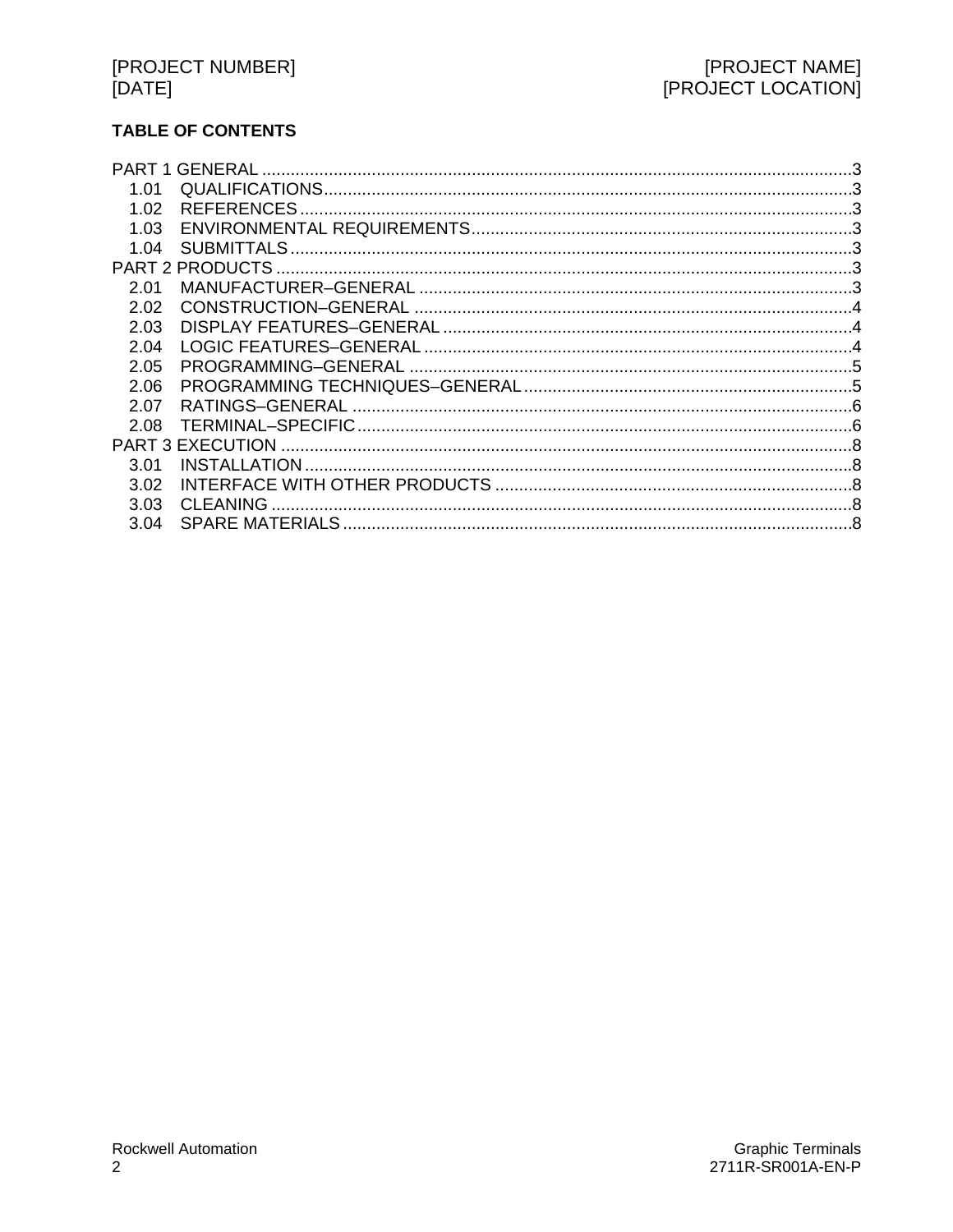# **SECTION XX XX XX**

# **GRAPHIC TERMINAL**

# PART 1 GENERAL

### 1.01 QUALIFICATIONS

- A. Manufacturer must:
	- 1. Specialize in manufacturing products specified in this section with minimum 20 years documented experience.
	- 2. Have service personnel available 24 hours per day through a toll-free phone number.
	- 3. Offer local standard and customized training courses.
- B. Supplier must be an authorized distributor of specified manufacturer with minimum three years documented experience.

### 1.02 REFERENCES

- A. The operator interface terminal shall be designed to meet the following agency approvals.
	- 1. cULus listed
	- 2. Hazardous Locations Class I, Division 2, Groups A, B, C, D certified
	- 3. CE marked for all applicable directives
	- 4. RCM/Australian Radiocommunications Act compliant
	- 5. KC/Korean Registration of Broadcasting and Communications Equipment compliant
	- 6. China RoHS compliant

# 1.03 ENVIRONMENTAL REQUIREMENTS

- A. The supplier shall conform to specified service conditions during and after installation of products.
- B. The supplier shall maintain area free of dirt and dust during and after installation of products.
- 1.04 SUBMITTALS
	- A. The supplier shall provide catalog cut-sheets.

# PART 2 PRODUCTS

Any general specifications (–GENERAL) are design requirements for all PanelView 800 terminals covered in this document. Design requirements specific to each model start with section 2.08, which are in addition to the general design requirements.

### 2.01 MANUFACTURER–GENERAL

- A. Shall be Allen-Bradley PanelView 800 Series 2711R.
- B. Substitutions are not permitted.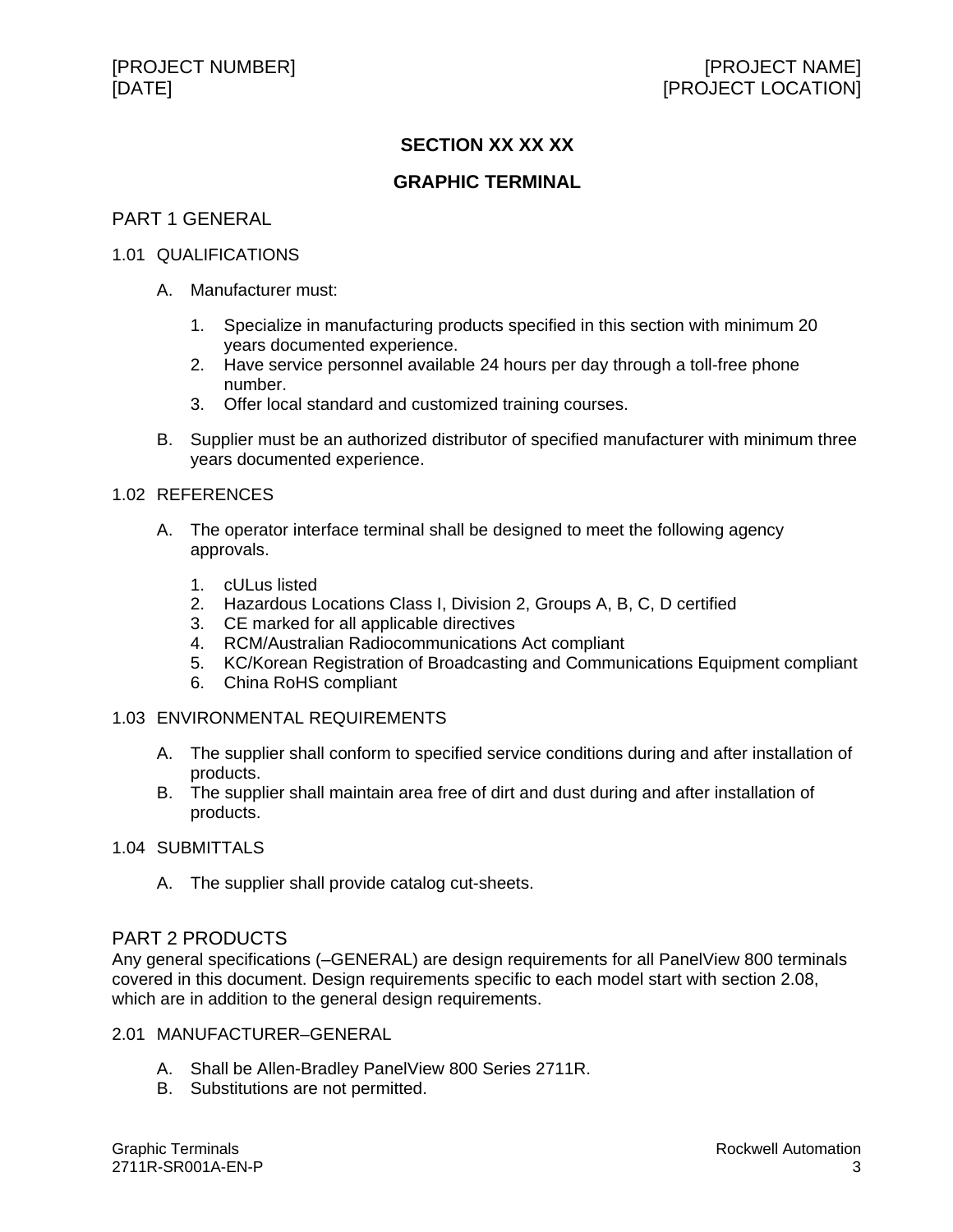# 2.02 CONSTRUCTION–GENERAL

- A. The operator interface terminal shall provide visualization for control, configurable to support both landscape and portrait applications.
- B. The operator interface terminal shall be designed with interchangeability provided for similar PanelView Component models with 4-inch to 10-inch screen sizes. All new model designs shall be interchangeable with similar models to reduce obsolescence.
- C. The operator interface terminal shall be designed for the following environmental parameters.
	- 1. Operating temperature range of 0 to 50 ºC (32 to 122 ºF).
	- 2. Storage temperature range of -25 to 70 °C (-13 to 158 °F).
	- 3. Humidity range of 5 to 95% non-condensing.
- D. The operator interface terminal shall operate on power input of 18 to 30 VDC (24 VDC nominal). A DIN-rail-mounted, AC-to-DC power supply 85 to 265 VAC, 47 to 63 Hz option shall be available.
- E. The operator interface terminal shall have a CPU with a processor speed of 800 MHz.
- F. The front bezel protection shall meet NEMA/UL Type 4X (indoor), 12, 13, and IP65.
- G. Communication ports shall include:
	- 1. RS-232, RS-422/RS-485 (isolated).
	- 2. Ethernet 10/100 Mbps.
- H. The operator interface terminal shall have a slot for a microSD<sup> $M$ </sup> (Micro Secure Digital) memory card for loading the application, for upgrading firmware, and for external storage.
- I. The operator interface terminal shall have one Universal Serial Bus (USB) connector port, host-type (USB 2.0).
- J. The operator interface terminal shall have a real-time clock with battery backup. The battery is replaceable.

### 2.03 DISPLAY FEATURES–GENERAL

- A. The operator interface terminal shall have a flat panel display with LED backlight.
- B. Touch screen operator interface terminals shall have the entire screen available for object usage, and not be limited by specific templates or function keys.
- C. Keypad-based operator interface terminals shall have function keys that the user can program as required by application specifications.

# 2.04 LOGIC FEATURES–GENERAL

- A. The operator interface terminal shall interface as addressed in this specification or as indicated on the drawings.
	- 1. The operator interface terminal shall be able to communicate to Micro800™ and MicroLogix<sup>™</sup> controllers.
	- 2. The operator interface terminal shall be able to communicate to CompactLogix 5370 controllers (exclude 1769-L37ERMO and 1769-L37ERMOS).\* \*Limited to 25 screens, 200 tags and 150 alarms.
	- 3. The operator interface terminal shall be able to connect directly to a component device, such as a specified drive.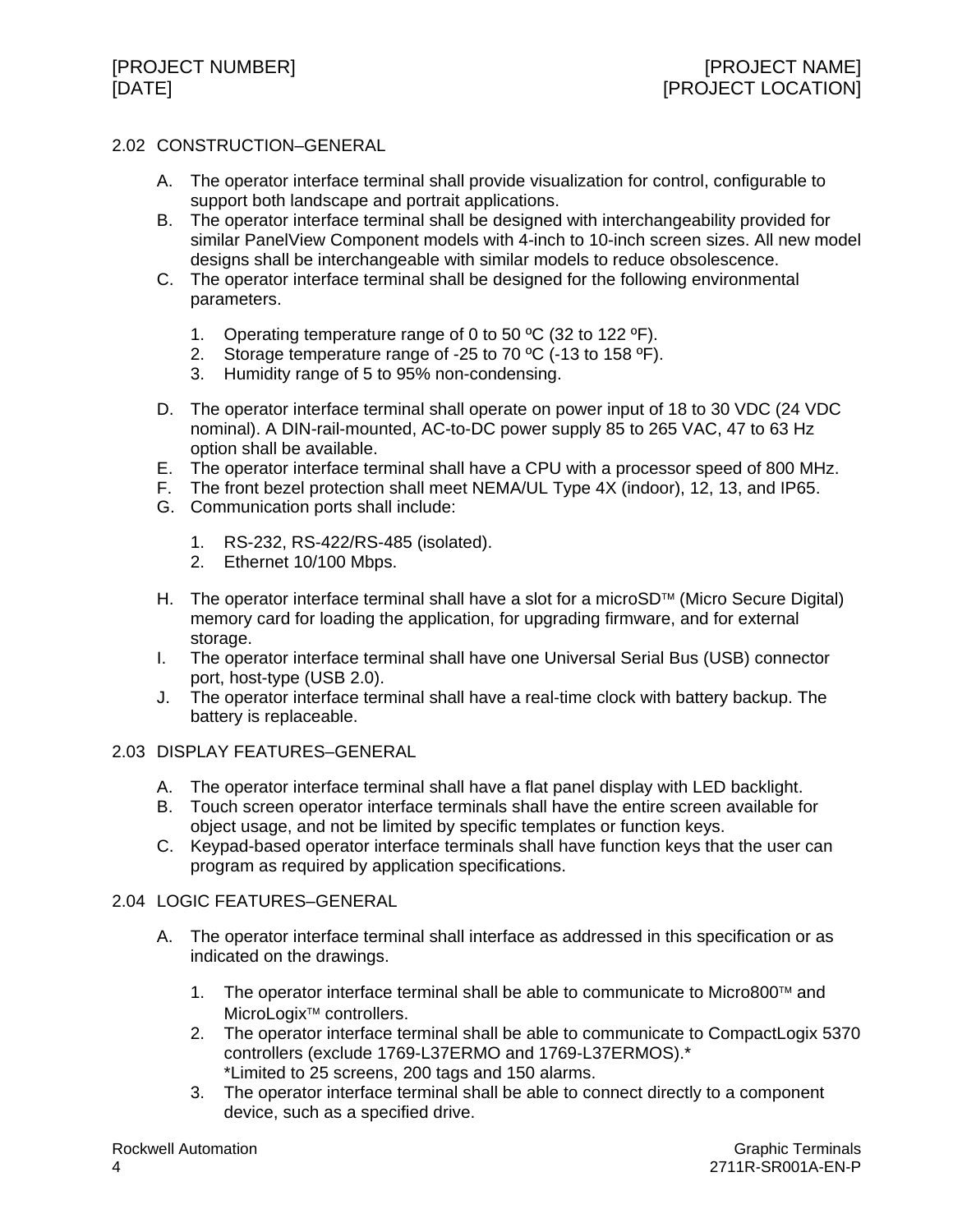- B. The operator interface terminal's multi-vendor communication shall include Modbus RTU and Modbus/TCP.
- C. Review of alarm status, history, and time/date of equipment events shall be available even after a power cycle.
- 2.05 PROGRAMMING–GENERAL
	- A. The operator interface terminal shall have:
		- 1. Communication of control to a single device
		- 2. Alarm messages that include embedded variables
		- 3. Recipe upload/download capabilities and ability to save recipes in .cvs format
		- 4. Trending capabilities
		- 5. Datalogging capabilities
		- 6. Pushbuttons and selectors
		- 7. ASCII entry devices
		- 8. Message displays
		- 9. Embedded numeric and ASCII variable displays
		- 10. Analog and digital gauges
		- 11. Object visibility animation
	- B. The operator interface terminal shall be able to provide a remote monitoring feature to user with Virtual Network Computing (VNC) server.
	- C. The operator interface terminal shall be able to secure information with user name and password protection.
	- D. The software package shall offer such features as cut, copy, paste, and object import/export capabilities in and between various PanelView component application files.
	- E. The operator interface terminal shall be able to display information in various languages, including:
		- 1. English
		- 2. French
		- 3. German
		- 4. Italian
		- 5. Portuguese
		- 6. Spanish
		- 7. Simplified Chinese
- 2.06 PROGRAMMING TECHNIQUES–GENERAL
	- A. The operator interface terminal shall be capable of being configured offline, using Connected Components Workbench<sup>™</sup> (CCW) software.
	- B. CCW software shall:
		- 1. Be available for installation on a PC as a free download.
		- 2. Require at least an Intel Pentium 4, 2.8 GHz, processor with 2 GB RAM and 10 GB free hard disk space.
		- 3. Be supported in Windows 7 SP1, Windows 8 (and 8.1), and Windows Server 2008 (R2) environments.
		- 4. Create applications that can be transferred to the operator interface terminal using a USB flash or microSD storage card.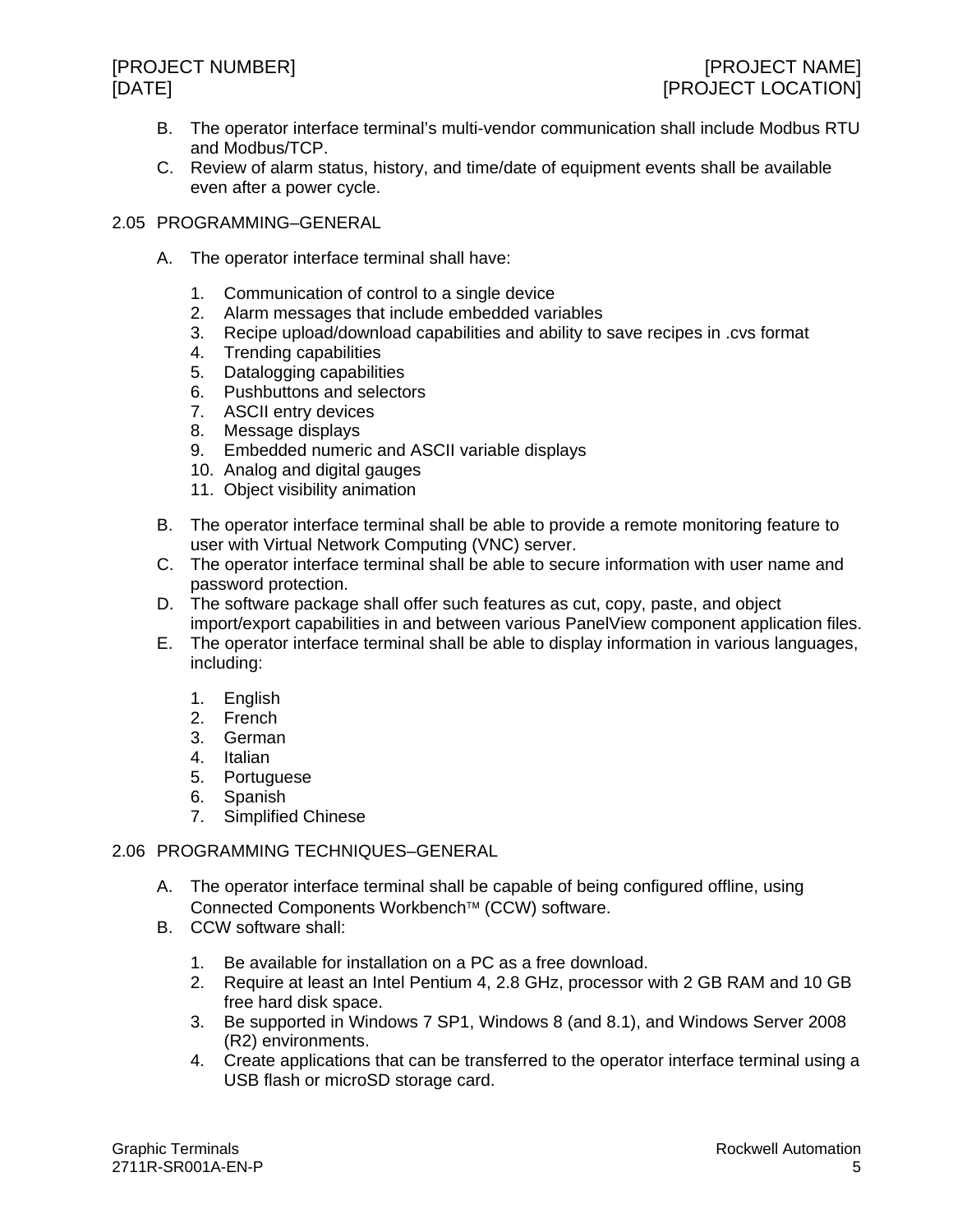- C. Connected Components Workbench shall act as a single software package for various component products, coordinating the programming of controllers, the configuration of devices, and the screen design of the operator interface.
- D. The operator interface terminal shall have a user-configurable alarm system capable of popping up an alarm screen for the user and presenting information that is critical to the user and of immediate use.
- E. The programming format shall involve placing input and output objects via the offline programming and configuration software.
- F. When used with Micro 800 controllers, input and output objects shall be linked to the logic controller via "tags" that contain addressing information to access the data in the logic controller.
- G. Capability shall exist for the following:
	- 1. Trending/datalogging which can be stored to microSD or USB (supports 6 datasets for logging).
	- 2. Recipe management (50 recipes are supported).
	- 3. Reporting (which provides a detailed report of the PVc application including, but not limited to, screen shots of all screens present in the application, list of tags, connections, data usage, etc.).

# 2.07 RATINGS–GENERAL

A. The operator interface terminal shall be able to withstand conducted susceptibility tests as outlined in:

| Vibration                       | IEC 60068-2-6  |
|---------------------------------|----------------|
| <b>Shock</b>                    | IEC 60068-2-27 |
| Emissions                       | IEC 61000-6-4  |
| <b>ESD Immunity</b>             | EN 61000-4-2   |
| Radiated RF Immunity            | EN 61000-4-3   |
| EFT/B Immunity                  | EN 61000-4-4   |
| <b>Surge Transient Immunity</b> | EN 61000-4-5   |
| <b>Conducted RF Immunity</b>    | EN 61000-4-6   |

# 2.08 TERMINAL–SPECIFIC

- A. 4-INCH TERMINAL
	- 1. The operator interface terminal shall be Allen-Bradley PanelView 800, 2711R-T4T.
	- 2. The display area shall be 95 mm wide by 53.9 mm high (3.74 inches wide by 2.12 inches high).
	- 3. The display shall be:
		- a) 4-inch color transmissive TFT active matrix LCD, widescreen format.
		- b) 480 x 272 WQVGA with 65K colors.
	- 4. The operator input shall be analog touch and 4 function keys.
	- 5. The CPU shall have 256 MB flash memory and 256 MB DDR SDRAM.
	- 6. The operator interface terminal shall have a maximum power consumption of 9W (0.39A at 24 VDC).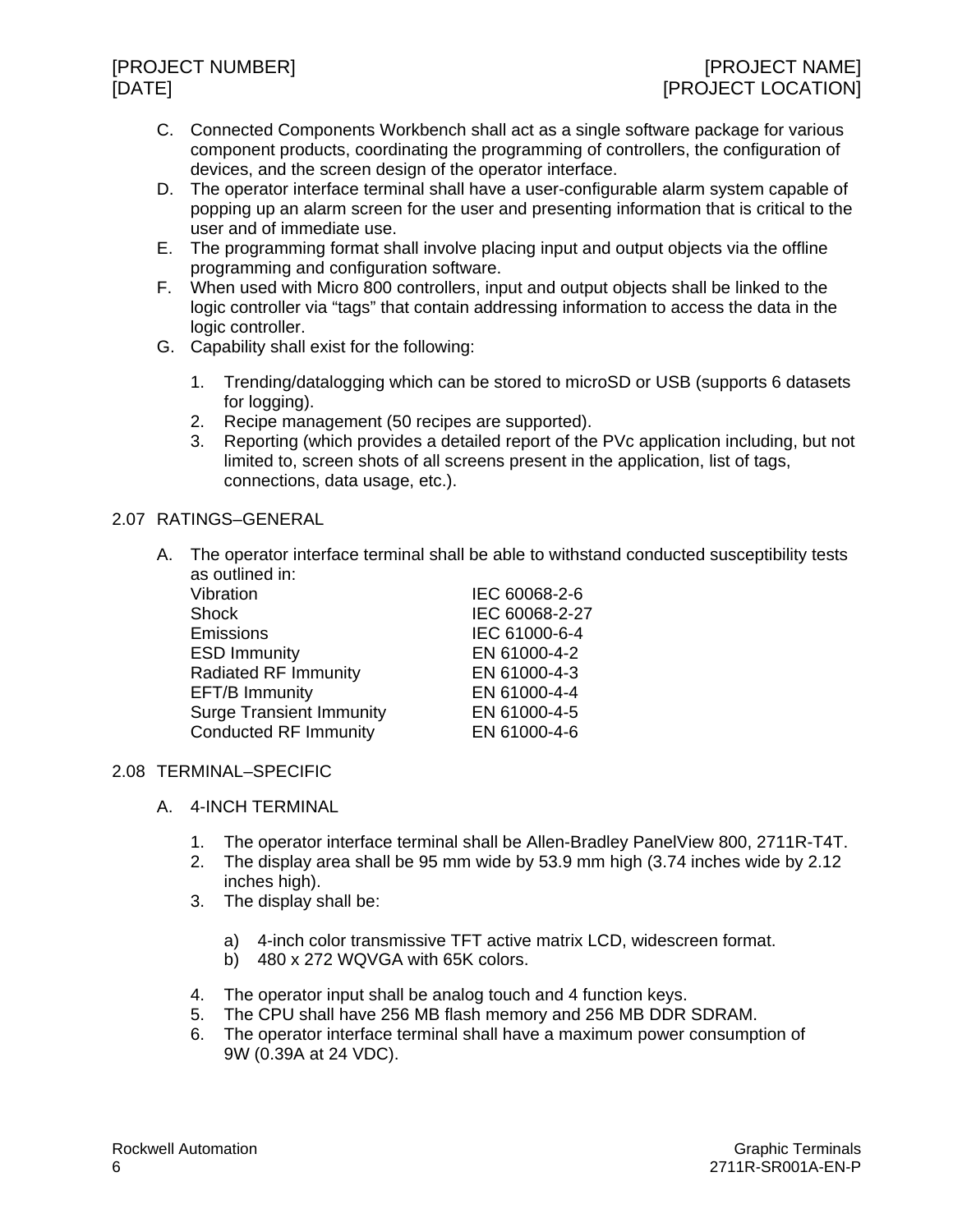# B. 7-INCH TERMINAL

- 1. The operator interface terminal shall be Allen-Bradley PanelView 800, 2711R-T7T.
- 2. The display area shall be 153.6 mm wide by 86.6 mm high (6.05 inches wide by 3.41 inches high).
- 3. The display shall be:
	- a) 7-inch color transmissive TFT active matrix LCD, widescreen format.
	- b) 800 x 480 WVGA with 65K colors.
- 4. The operator input shall be analog touch.
- 5. The CPU shall have 256 MB flash memory and 256 MB DDR SDRAM.
- 6. The operator interface terminal shall have a maximum power consumption of 11W (0.40A at 24 VDC).
- C. 10-INCH TERMINAL
	- 1. The operator interface terminal shall be Allen-Bradley PanelView 800, 2711R-T10T.
	- 2. The display area shall be 211.2 mm wide by 158.4 mm high (8.31 inches wide by 6.24 inches high).
	- 3. The display shall be:
		- a) 10-inch color transmissive TFT active matrix LCD, widescreen format.
		- b) 800 x 600 SVGA with 65K colors.
	- 4. The operator input shall be analog touch.
	- 5. The CPU shall have 256 MB flash memory and 256 MB DDR SDRAM.
	- 6. The operator interface terminal shall have a maximum power consumption of 14W (0.48A at 24 VDC).